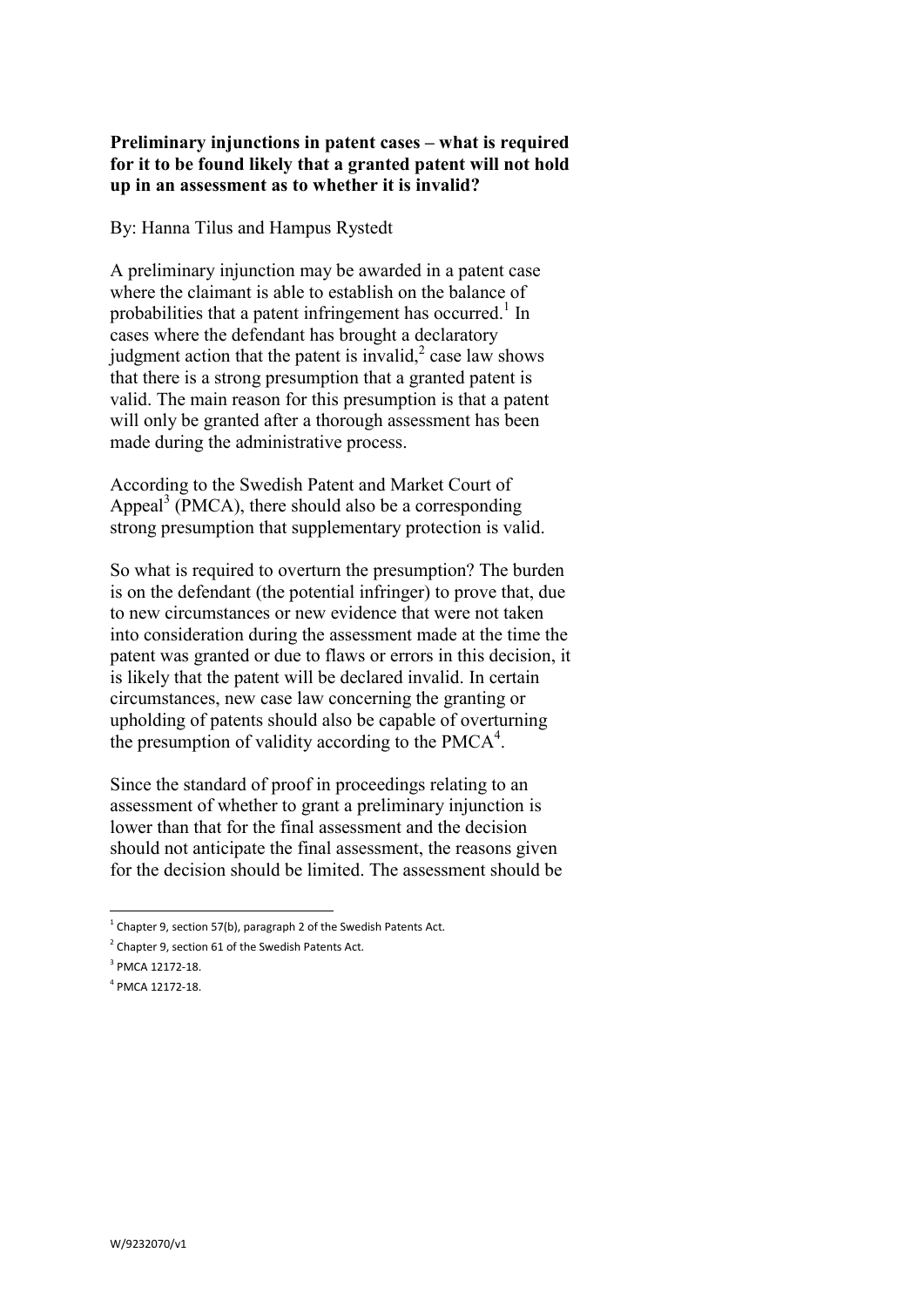made promptly and generally be based on the written documentation submitted in the proceedings, which is significantly more limited than in the final assessment. Therefore, where a request is made for a preliminary injunction, the assessment at this stage is preliminary and only an elementary assessment should be made as to whether on the balance of probabilities an infringement has occurred.

We have looked in detail at four cases from the  $PMCA<sup>5</sup>$  that shed further light on this issue.

#### **The effect of EPO decisions and new opinions**

In PMCA case 10991-18, the court found that the arguments advanced in the case were not sufficient to overturn the presumption that the patent was valid. The appeal was denied and, consequently, the preliminary injunction granted by the lower court remains in force. The patent holder brought an action for infringement in EP 138. The defendant argued that the EPO's declaration that EP 573 was invalid following a notice of opposition overturned the presumption that EP 138 was valid, since EP 573 was carved out from EP 138.

However, during the course of the appeal proceedings, the EPO Board of Appeal decided to uphold EP 573. Therefore, the earlier decision by the opposition division could not be regarded as constituting a new circumstance that could overturn the presumption that EP 138 was valid.

In this case, the court held that new evidence in the form of new expert opinions and opinions from experts on behalf of the parties could not be deemed to overturn the presumption that the patent was valid.

# **How are Markush claims assessed?**

 $\overline{a}$ <sup>5</sup> PMCA 10991-18 Sandoz A/S v. AstraZeneca PMCA 12172-18 Sandoz A/S v. G.D Searle LLC *et al*. PMCA 4865-18 Eli Lilly Sweden AB v. Sandoz A/S PMCA 3565-17 Sandoz A/S v. ViiV Healthcare UK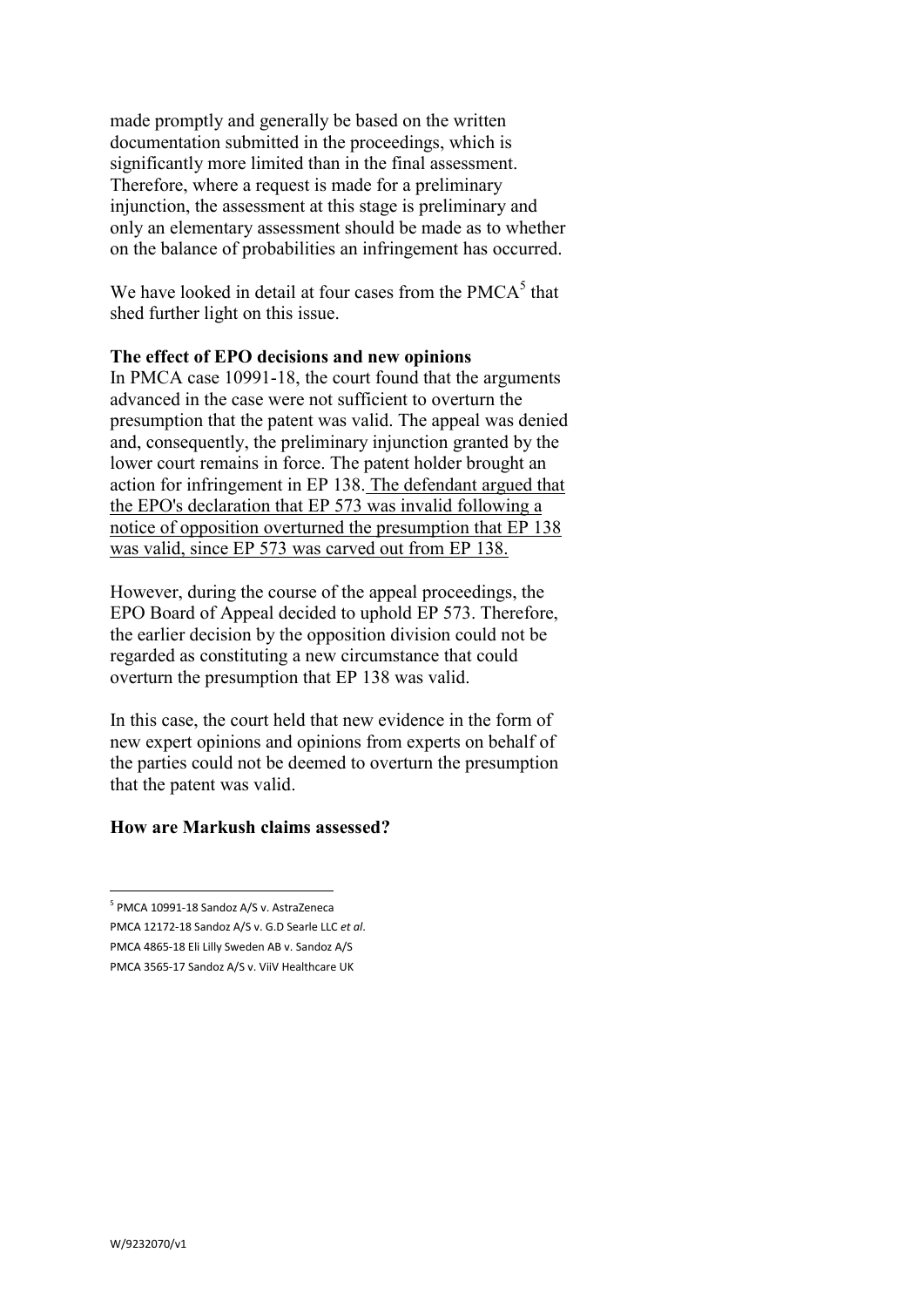In PMCA case no. 12172-18, the court found that the supplementary protection for the medicinal substance darunavir will probably be declared invalid and, consequently, the preliminary injunction granted in the lower court should be set aside.

The supplementary protection was granted in 2008 in accordance with applicable case law at the time. The basic patent in this case had what are referred to as "Markush claims"<sup>6</sup> that indisputably cover the product darunavir, but do not specifically mention darunavir as an individual compound.

Pursuant to Article 3(a) of the SPC Regulation,<sup>7</sup> the active ingredient or combination of active ingredients (the "product") must be protected by a basic patent in force.

In judgments from 2013 and 2018, the European Court of Justice<sup>8</sup> held that Article  $3(a)$  of the SPC Regulation should be interpreted to mean that a product is protected by the basic patent if it relates "*necessarily and specifically*" to the product, even if the product is not expressly mentioned. A person skilled in the art must be able to identify the product specifically in the light of all of the information disclosed by that patent on the basis of the prior art at the filing date or priority date of the patent concerned.

The PMCA held that these conditions, which arose in subsequent case law, were probably not satisfied, and that, consequently, the supplementary protection was probably invalid. It should be added that the application of Article 3(a) of the SPC Regulation to patents with Markush claims has not yet been determined by the European Court of Justice,

 $\overline{a}$ 

 $6$  The patent claims are based on a general structural formula with a number of eligible substituents.

 $^7$  Regulation (EC) No 469/2009 of the European Parliament and of the Council of 6 May 2009 concerning the supplementary protection certificate for medicinal products.

<sup>&</sup>lt;sup>8</sup> Judgments of the Court of Justice of the European Union of 12 December 2013, Eli Lilly, C-493/12, EU:C:2013:8355, paragraph 44; and 25 July 2018, Teva, C-121/17, EU:C:2018:585, paragraphs 36 and 37.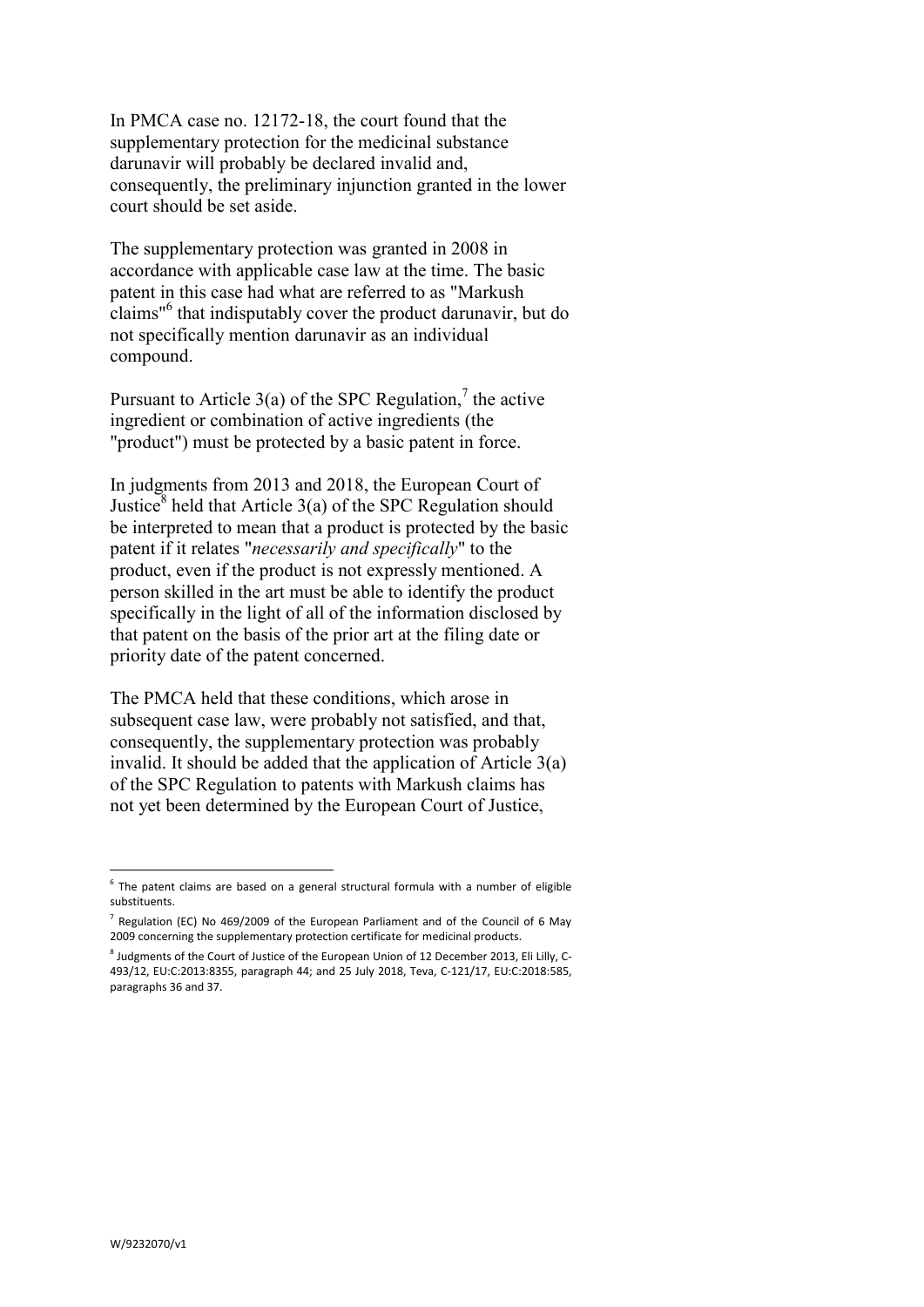although a request has been submitted for a preliminary ruling.

There were two dissenting members of the court: an appeal judge and a technical expert.

### **Disagreed with the EPO on inventive step**

In PMCA case 4865-18, the court found that the patent lacked an inventive step and was therefore not valid. Consequently, the court held that the preliminary injunction granted in the lower court should be set aside.

Based on the preliminary, elementary assessment made by the PMCA at this stage, the court decided that the solution according to the patent was probably obvious to a person skilled in the art. Even though it was not in dispute that the closest prior art was Daugan, which also formed the basis for the EPO's decision that resulted in the granted patent, the PMCA still made an assessment in respect of Daugan that ran counter to the EPO's assessment.

## **Patent limitation request**

In PMCA case 3565-17, the court found that the claimant had failed to establish on the balance of probabilities that a patent infringement had been committed and, consequently, set aside the preliminary injunction granted by the lower court.

A declaratory judgment action that the patent was invalid was brought after the basic patent had expired, although the supplementary protection remained in force. The defendant contested the decision, requesting, in the first instance, that the patent be upheld and, in the alternative, that it be upheld in reworded form.

The claimant argued that a request for the patent to be reworded could not be considered within the scope of a preliminary assessment in an infringement case where the right no longer existed.

The court held that there was nothing to prevent a declaratory judgment action that the patent was invalid being brought